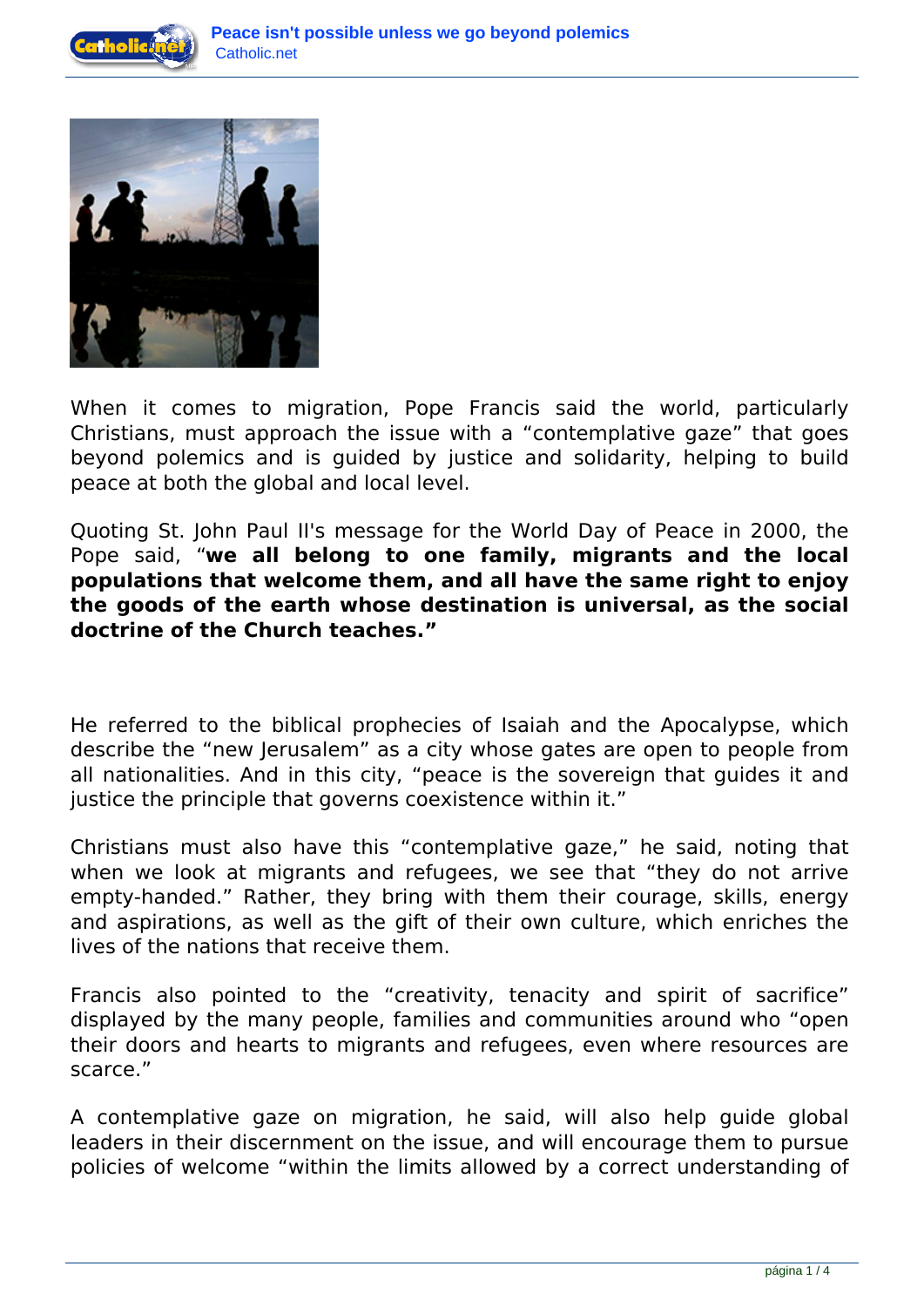

the common good," while at the same time keeping in mind the needs of both the whole of humanity and the good of the individual.

"Those who see things in this way will be able to recognize the seeds of peace that are already sprouting and nurture their growth," the Pope said.

And with this gaze, "our cities, often divided and polarized by conflicts regarding the presence of migrants and refugees, will thus turn into workshops of peace."

Pope Francis' reflection was part of his message for the 2018 World Day of Peace, which this year is titled "**Migrants and Refugees: men and women in search of peace."** Signed on the Nov. 13 feast of St. Frances Xavier Cabrini, the message was published Nov. 24.

Instituted by Bl. Pope Paul VI in 1968, the World Day of Peace is celebrated each year on the first day of January. The Pope gives a special message for the occasion, which is sent to all foreign ministers around the world, and which also indicates the Holy See's diplomatic tone during the coming year.

So far Pope Francis' messages have focused on themes close to his heart, such as fraternity, an end to slavery, including forced labor and human trafficking and nonviolence as a political strategy.

His messages for the event have consistently included bold pastoral and political advice for both ecclesial and international leaders, including his push for the abolition of the death penalty and amnesty for prisoners convicted of political offenses.

This year's message focuses largely on the four-point "action plan" the Holy See has developed for the migration issue and which Pope Francis and his diplomatic representatives have spoken of often, particularly at the level of the U.N. This plan consists of four verbs: to welcome, protect, promote and integrate.

These are the four "milestones" for action, Francis said, explaining in his message that to welcome means above all broadening access to legal pathways for entry into host countries. Doing this, he said, will no longer push migrants and displaced people "towards countries where they face persecution and violence."

It will also help in terms of "balancing our concerns about national security with concern for fundamental human rights."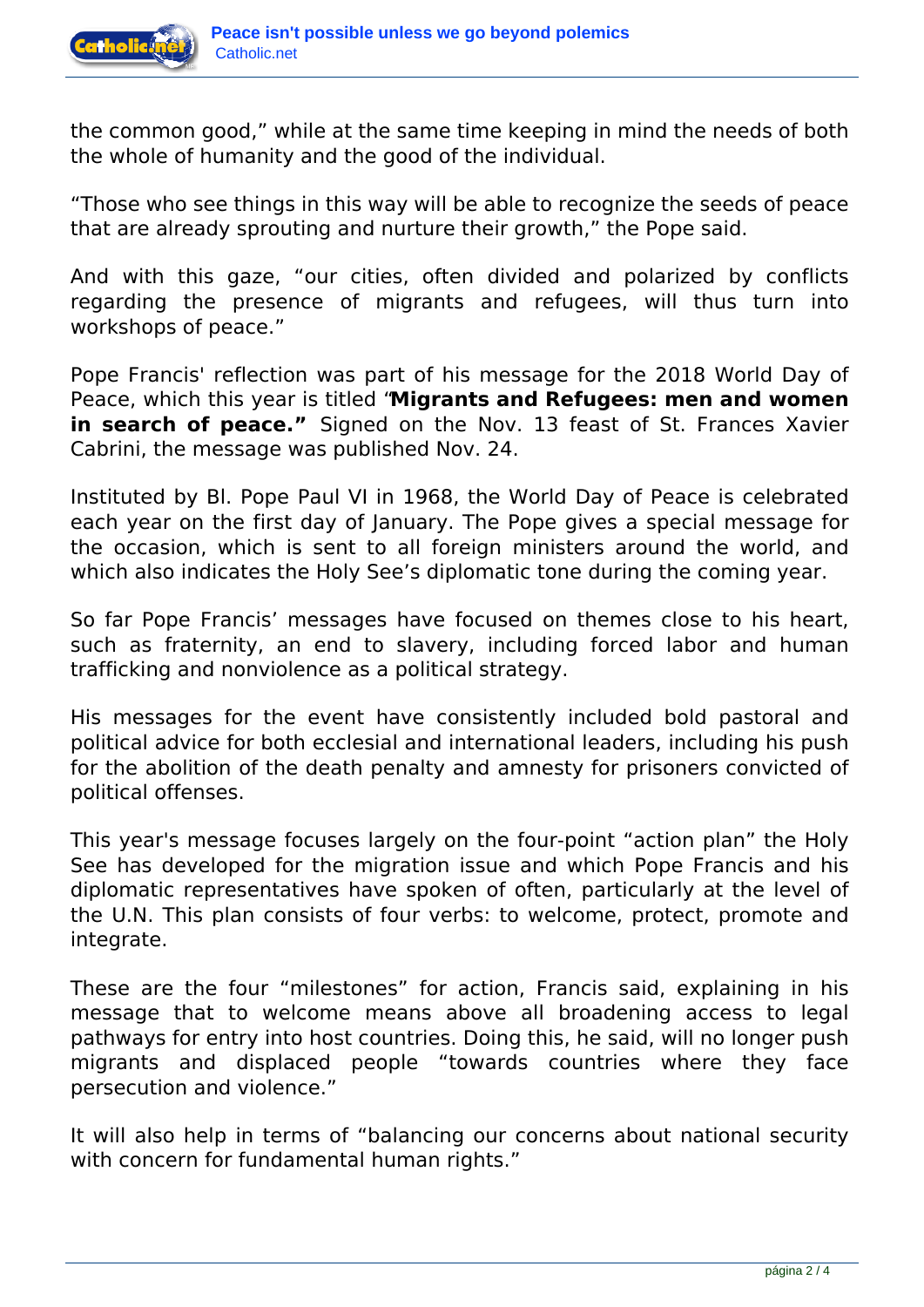

When it comes to protecting migrants and refugees, this imperative reminds us of the need to both recognize and defend "the inviolable dignity" of those who flee from precarious situations in search of safety and security, in order to prevent their exploitation.

On this point, the Pope turned specifically to women and children, who are often exposed to risks and abuses "that can even amount to enslavement."

To promote migrants and refugees, he said, implies promoting an integral human development of migrants and refugees, particularly where education for children and young adults is concerned.

Integrating, then, means allowing refugees and migrants "to participate fully in the life of the society that welcomes them, as part of a process of mutual enrichment and fruitful cooperation in service of the integral human development of the local community."

With more than 250 million migrants around the world, 22.5 million of whom are refugees, opening our hearts is not enough, Francis said, but action is needed.

The 20th century was marked by wars, conflicts, genocides and 'ethnic cleansings,' he said, noting that this has not changed, but now other factors are contributing to the migration issue, such as an increase in the number of families seeking a better future with more professional and educational opportunities.

Referring to his 2015 encyclical Laudato Si, the Pope noted that there is also a rise in the number of migrants fleeing growing poverty in their homeland caused by environmental degradation.

Most people migrate through regular channels, but some take more dangerous routes out of desperation when their own countries "offer neither safety nor opportunity, and every legal pathway appears impractical, blocked or too slow," he said.

In many destination countries there has been a rise in rhetoric "decrying the risks posed to national security or the high cost of welcoming new arrivals." And this rhetoric, he said, "demeans the human dignity due to all as sons and daughters of God."

"Those who, for what may be political reasons, foment fear of migrants instead of building peace are sowing violence, racial discrimination and